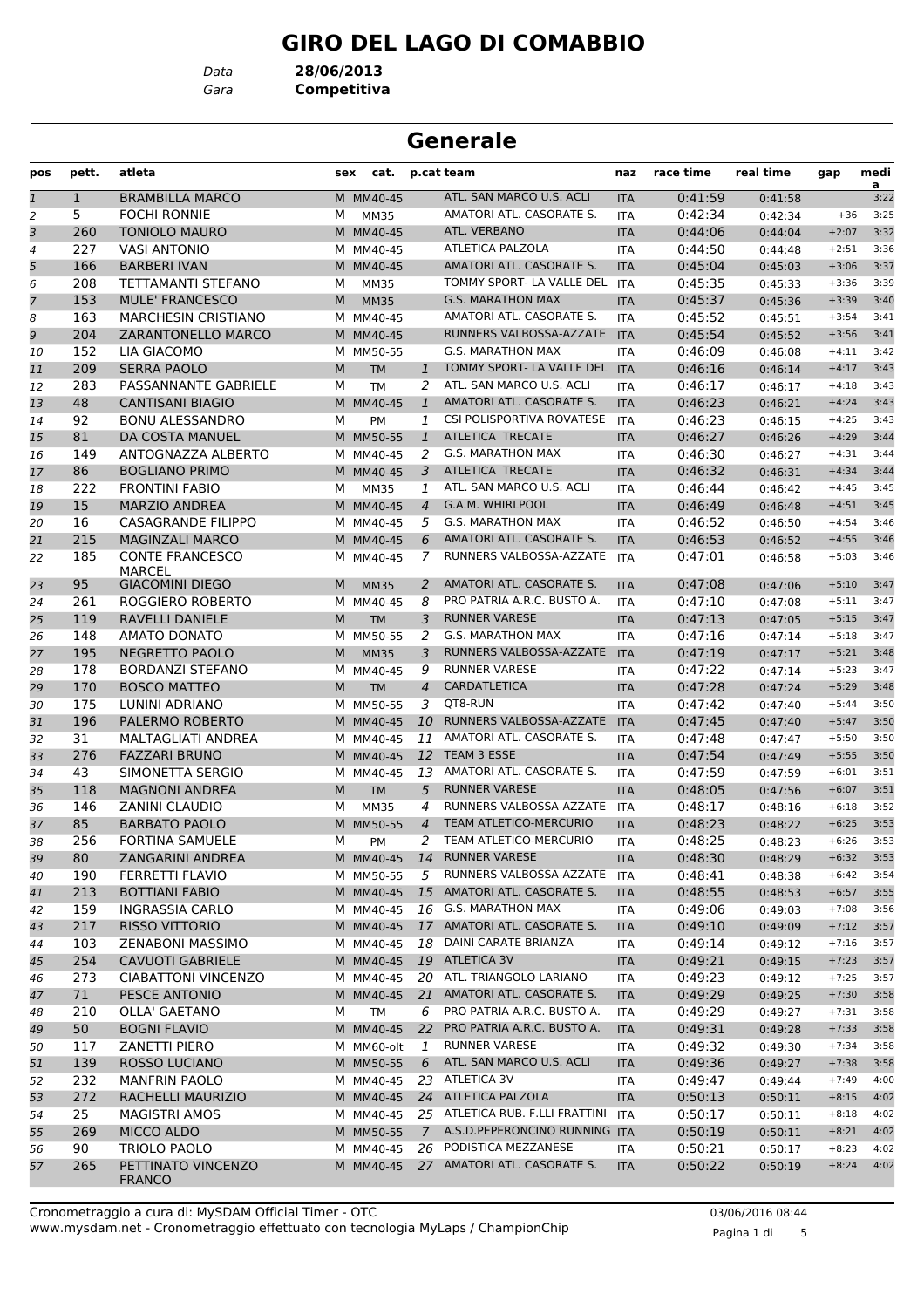| pos      | pett.          | atleta                                            | sex | cat.                    |                | p.cat team                                          | naz                      | race time          | real time          | gap                 | medi<br>a    |
|----------|----------------|---------------------------------------------------|-----|-------------------------|----------------|-----------------------------------------------------|--------------------------|--------------------|--------------------|---------------------|--------------|
| 58       | 87             | <b>ADINOLFI VINCENZO</b>                          |     | M MM50-55               | 8              | ATLETICA TRECATE                                    | <b>ITA</b>               | 0:50:23            | 0:50:21            | $+8:25$             | 4:03         |
| 59       | 29             | STELLA ROBERTO                                    | м   | <b>MM35</b>             | 5              | ATLETICA PALZOLA                                    | <b>ITA</b>               | 0:50:30            | 0:50:24            | $+8:31$             | 4:03         |
| 60       | 26             | <b>FORNARINI GREGORIO</b><br><b>IEGOR</b>         | M   | JM                      | $\mathbf{1}$   | AMATORI ATL. CASORATE S.                            | <b>ITA</b>               | 0:50:30            | 0:50:28            | $+8:32$             | 4:03         |
| 61       | 44             | <b>MURARO ROBERTO</b>                             | м   | MM35                    | 6              | AMATORI ATL. CASORATE S.                            | ITA                      | 0:50:32            | 0:50:28            | $+8:34$             | 4:03         |
| 62       | 245            | <b>ZEN ILARIA</b>                                 | F.  | <b>MF35</b>             |                | <b>SCI NORDICO VARESE</b>                           | <b>ITA</b>               | 0:50:33            | 0:50:30            | $+8:35$             | 4:03         |
| 63       | 186            | <b>CROSTA SILVANO</b>                             |     | M MM40-45               | 28             | RUNNERS VALBOSSA-AZZATE                             | <b>ITA</b>               | 0:50:34            | 0:50:31            | $+8:36$             | 4:03         |
| 64       | 82             | <b>CANAZZA GIANNI</b>                             |     | M MM50-55               | 9              | <b>TEAM ATLETICO-MERCURIO</b>                       | <b>ITA</b>               | 0:50:35            | 0:50:34            | $+8:37$             | 4:04         |
| 65       | 55             | FERRAZZO SANDRO                                   | м   | <b>MM35</b>             | 7              | AMATORI ATL. CASORATE S.                            | <b>ITA</b>               | 0:50:37            | 0:50:35            | $+8:39$             | 4:04         |
| 66       | 264            | <b>FRANCIOSI MICHELE</b>                          |     | M MM40-45               | 29             | <b>ATHLON RUNNERS</b>                               | <b>ITA</b>               | 0:50:42            | 0:50:38            | $+8:44$             | 4:04         |
| 67       | 120            | <b>FRANCESCA ALFREDO</b>                          |     | M MM40-45               |                | 30 RUNNER VARESE                                    | ITA                      | 0:50:44            | 0:50:36            | $+8:46$             | 4:04         |
| 68       | 214            | <b>GALLI ROBERTO</b>                              |     | M MM40-45               | 31             | AMATORI ATL. CASORATE S.                            | <b>ITA</b>               | 0:51:01            | 0:51:00            | $+9:03$             | 4:06         |
| 69       | 275            | <b>TREMEA FLAVIO</b>                              |     | M MM50-55               | 10             | RUNNERS VALBOSSA-AZZATE                             | <b>ITA</b>               | 0:51:05            | 0:51:00            | $+9:07$             | 4:06         |
| 70       | 76             | DI RAIMO ADRIANO                                  |     | M MM40-45               | 32             | RUNNERS VALBOSSA-AZZATE                             | <b>ITA</b>               | 0:51:13            | 0:51:09            | $+9:15$             | 4:06         |
| 71       | 69             | MORELLO DAVIDE                                    |     | M MM40-45               | 33             | AMATORI ATL. CASORATE S.                            | <b>ITA</b>               | 0:51:16            | 0:51:12            | $+9:18$             | 4:07         |
| 72       | 91             | <b>CASTIGLIONI ALESSIO</b>                        | M   | <b>MM35</b>             | 8              | <b>CSI POLISPORTIVA ROVATESE</b>                    | <b>ITA</b>               | 0:51:22            | 0:51:13            | $+9:24$             | 4:07         |
| 73       | 230            | <b>FRAVOLINI ANGELO</b>                           |     | M MM50-55               |                | 11 ATLETICA 3V                                      | <b>ITA</b>               | 0:51:36            | 0:51:28            | $+9:38$             | 4:08         |
| 74       | 133            | <b>COLOMBO FABRIZIO</b>                           | M   | <b>MM35</b>             | 9              | ATL. SAN MARCO U.S. ACLI                            | <b>ITA</b>               | 0:51:37            | 0:51:20            | $+9:38$             | 4:07         |
| 75       | $\overline{7}$ | <b>BENATTI BARBARA GLORIA</b>                     | F   | <b>MF35</b>             |                | AMATORI ATL. CASORATE S.<br>RUNNERS VALBOSSA-AZZATE | <b>ITA</b>               | 0:51:38            | 0:51:36            | $+9:40$             | 4:09         |
| 76       | 203            | <b>ZANOTTI MARIO</b>                              |     | M MM50-55               | 12             | ATLETICA TRECATE                                    | <b>ITA</b>               | 0:51:46            | 0:51:41            | $+9:48$             | 4:09<br>4:10 |
| 77       | 88             | <b>SAPORITI MARIO</b>                             |     | M MM40-45               | 34             | <b>G.S. MARATHON MAX</b>                            | <b>ITA</b>               | 0:51:51            | 0:51:48            | $+9:53$             |              |
| 78       | 155            | <b>MIGLIORINI GIOVANNI</b>                        |     | M MM40-45               | 35             |                                                     | <b>ITA</b>               | 0:51:53            | 0:51:47            | $+9:55$             | 4:09<br>4:09 |
| 79       | 151            | <b>ORLANDI GABRIELE</b><br><b>BISULCA DAVIDE</b>  |     | M MM40-45               |                | 36 G.S. MARATHON MAX<br>RUNNERS VALBOSSA-AZZATE     | <b>ITA</b>               | 0:51:56            | 0:51:44            | $+9:57$             |              |
| 80       | 184<br>74      |                                                   | M   | <b>TM</b>               | $\overline{7}$ | RUNNERS VALBOSSA-AZZATE                             | <b>ITA</b>               | 0:51:57<br>0:52:00 | 0:51:53            | $+9:59$<br>$+10:02$ | 4:10<br>4:10 |
| 81       |                | <b>CORA' DARIO</b>                                | М   | <b>TM</b>               | 8              | <b>G.S. MARATHON MAX</b>                            | <b>ITA</b>               |                    | 0:51:56            | $+10:04$            | 4:10         |
| 82       | 157<br>255     | <b>FLORIS DONATELLO</b><br><b>MIGLIORINI LISA</b> | F   | M MM40-45               | 37             | RUNNER TEAM 99 SBV                                  | <b>ITA</b>               | 0:52:03<br>0:52:03 | 0:51:56            | $+10:05$            | 4:11         |
| 83       | 180            | <b>TOMASSINI GIOVANNI</b>                         |     | IF                      | 38             | <b>RUNNER VARESE</b>                                | <b>ITA</b>               | 0:52:03            | 0:52:02            | $+10:05$            | 4:10         |
| 84       | 116            | <b>GRASSINI GIOVANNI</b>                          |     | M MM40-45               | 2              | <b>RUNNER VARESE</b>                                | <b>ITA</b>               | 0:52:05            | 0:51:59            | $+10:07$            | 4:11         |
| 85       | 164            | PETRUCCI LORENZO                                  |     | M MM60-olt<br>M MM50-55 | 13             | UNICREDIT CIRCOLO MILANO                            | <b>ITA</b><br><b>ITA</b> | 0:52:07            | 0:52:03            | $+10:08$            | 4:11         |
| 86<br>87 | 145            | <b>GERMANO MASSIMO</b>                            |     | M MM40-45               | 39             | A.S.D. ATLETICA IRIS NOVARA                         | <b>ITA</b>               | 0:52:08            | 0:52:06            | $+10:10$            | 4:11         |
| 88       | 66             | <b>MORANZONI FEDERICO</b>                         | M   | <b>TM</b>               | 9              | UNICREDIT CIRCOLO MILANO                            | <b>ITA</b>               | 0:52:12            | 0:52:07<br>0:52:10 | $+10:14$            | 4:11         |
| 89       | 62             | DONISELLI IVAN VIRGINIO                           | М   | <b>MM35</b>             | 10             | ATL. VIRTUS SENAGO                                  | ITA                      | 0:52:22            | 0:52:17            | $+10:24$            | 4:12         |
| 90       | 251            | PETRARCA ANDREA                                   | M   | <b>TM</b>               | 10             | PODISTICA ARONA                                     | <b>ITA</b>               | 0:52:42            | 0:52:38            | $+10:44$            | 4:14         |
| 91       | 257            | <b>CECCHETTO ROBERTO</b>                          |     | M MM50-55               | 14             | SETTE LAGHI RUNNERS                                 | <b>ITA</b>               | 0:52:45            | 0:52:32            | $+10:46$            | 4:13         |
| 92       | 287            | <b>CHINETTI DAVIDE</b>                            | M   | <b>TM</b>               | 11             | <b>CSI VARESE</b>                                   | <b>ITA</b>               | 0:52:57            | 0:52:36            | $+10:58$            | 4:13         |
| 93       | 218            | LABADINI CLAUDIO                                  |     | M MM40-45               | 40             | AMATORI ATL. CASORATE S.                            | <b>ITA</b>               | 0:52:57            | 0:52:52            | $+10:58$            | 4:15         |
| 94       | 212            | <b>FENDONI ROBERTO</b>                            |     | M MM40-45               | 41             | <b>ATLETICA 3V</b>                                  | <b>ITA</b>               | 0:52:58            | 0:52:53            | $+11:00$            | 4:15         |
| 95       | 156            | <b>COCOUIO RAFFAELE</b>                           | м   | <b>MM35</b>             |                | 11 G.S. MARATHON MAX                                | <b>ITA</b>               | 0:53:02            | 0:52:56            | $+11:04$            | 4:15         |
| 96       | 223            | PORCELLI ALESSANDRO                               | M   | TМ                      | 12             | <b>RUNNER VARESE</b>                                | ITA                      | 0:53:05            | 0:53:01            | $+11:07$            | 4:15         |
| 97       | 211            | <b>FORMENTIN EMILIANO</b>                         | М   | <b>MM35</b>             | 12             |                                                     | ITA                      | 0:53:05            | 0:52:58            | $+11:07$            | 4:15         |
| 98       | 140            | MESCIA ALESSANDRO                                 | M   | <b>MM35</b>             |                | 13 ATL. SAN MARCO U.S. ACLI                         | <b>ITA</b>               | 0:53:07            | 0:52:58            | $+11:09$            | 4:15         |
| 99       | 266            | <b>IULIANO SIMONE</b>                             | М   | TM                      | 13             | RUNNERS VALBOSSA-AZZATE                             | ITA                      | 0:53:09            | 0:52:54            | $+11:10$            | 4:15         |
| 100      | 93             | MAZZALOVO ALBERTO                                 | M   | PM                      | 3              | CSI POLISPORTIVA ROVATESE                           | <b>ITA</b>               | 0:53:12            | 0:53:03            | $+11:14$            | 4:16         |
| 101      | 240            | DE PALO ANGELO                                    |     | M MM40-45               | 42             | ATL. SAN MARCO U.S. ACLI                            | ITA                      | 0:53:13            | 0:53:04            | $+11:15$            | 4:16         |
| 102      | 286            | <b>BANFI ALESSANDRO</b>                           | M   | <b>MM35</b>             |                | 14 AMATORI ATL. CASORATE S.                         | <b>ITA</b>               | 0:53:15            | 0:53:03            | $+11:17$            | 4:16         |
| 103      | 248            | <b>AGOSTINO LUIGI</b>                             |     | M MM50-55               |                | 15 PODISTICA ARONA                                  | ITA                      | 0:53:22            | 0:53:16            | $+11:23$            | 4:17         |
| 104      | 194            | MODESTI STEFANO                                   |     | M MM40-45               | 43             | RUNNERS VALBOSSA-AZZATE                             | <b>ITA</b>               | 0:53:22            | 0:53:11            | $+11:24$            | 4:16         |
| 105      | 244            | <b>BRUSA ROBERTO</b>                              |     | M MM40-45               | 44             | <b>SCI NORDICO VARESE</b>                           | ITA                      | 0:53:25            | 0:53:22            | $+11:26$            | 4:17         |
| 106      | 219            | PORRO DANIELE                                     |     | M MM40-45               |                | 45 EUROATLETICA 2002                                | <b>ITA</b>               | 0:53:25            | 0:53:15            | $+11:27$            | 4:16         |
| 107      | 158            | LISCHETTI CINZIA                                  | F   | <b>MF35</b>             |                | <b>G.S. MARATHON MAX</b>                            | ITA                      | 0:53:27            | 0:53:24            | $+11:29$            | 4:17         |
| 108      | 137            | ROTA ANTONELLO                                    |     | M MM40-45               |                | 46 ATL. SAN MARCO U.S. ACLI                         | <b>ITA</b>               | 0:53:35            | 0:53:31            | $+11:37$            | 4:18         |
| 109      | 165            | LUSARDI MASSIMO                                   |     | M MM40-45               |                | 47 G.A.O. LIBERTAS OLEGGIO                          | ITA                      | 0:53:35            | 0:53:25            | $+11:37$            | 4:17         |
| 110      | 246            | <b>KLARIC MARKO</b>                               |     | M MM40-45               |                | 48 ATLETICA 3V                                      | <b>ITA</b>               | 0:53:36            | 0:53:30            | $+11:37$            | 4:18         |
| 111      | 35             | CAZZANI GRAZIADEI                                 |     | M MM40-45               | 49             | LIBERO                                              | ITA                      | 0:53:42            | 0:53:35            | $+11:44$            | 4:18         |
| 112      | 183            | <b>BELLINI STEFANO</b>                            |     | M MM40-45               |                | 50 RUNNERS VALBOSSA-AZZATE                          | <b>ITA</b>               | 0:53:55            | 0:53:48            | $+11:57$            | 4:19         |
| 113      | 63             | VANVOLSEM LUDO                                    |     | M MM50-55               |                | 16 OXYGEN TRIATHLON A.S.D.                          | <b>BEL</b>               | 0:53:59            | 0:53:53            | $+12:01$            | 4:20         |
| 114      | 49             | RINALDI ANTONELLO                                 |     | M MM50-55               |                | 17 RUNNER VARESE                                    | <b>ITA</b>               | 0:54:12            | 0:54:03            | $+12:13$            | 4:20         |
| 115      | 207            | <b>GAMBINO ANTONIO</b>                            |     | M MM40-45               |                | 51 ATL. VERBANO                                     | ITA                      | 0:54:20            | 0:54:11            | $+12:22$            | 4:21         |
| 116      | 138            | <b>NERI MATTEO</b>                                |     | M MM40-45               |                | 52 ATL. SAN MARCO U.S. ACLI                         | <b>ITA</b>               | 0:54:24            | 0:54:20            | $+12:26$            | 4:22         |
| 117      | 268            | <b>GALBANI ANNAMARIA</b>                          |     | F MF60-olt              |                | LA MICHETTA                                         | ITA                      | 0:54:24            | 0:54:22            | $+12:26$            | 4:22         |
| 118      | 263            | <b>BOSETTI LUCA</b>                               | M   | <b>MM35</b>             |                | 15 RUNNERS OLONA                                    | <b>ITA</b>               | 0:54:24            | 0:54:16            | $+12:26$            | 4:21         |
| 119      | 101            | <b>CERTO ADALBERTO</b>                            |     | M MM50-55               | 18             | AMATORI ATL. CASORATE S.                            | <b>ITA</b>               | 0:54:39            | 0:54:36            | $+12:41$            | 4:23         |
| 120      | 28             | RIBOLZI UMBERTO                                   |     | M MM40-45               |                | 53 GP MIRALAGO                                      | <b>ITA</b>               | 0:54:47            | 0:54:42            | $+12:48$            | 4:23         |

Pagina 2 di 5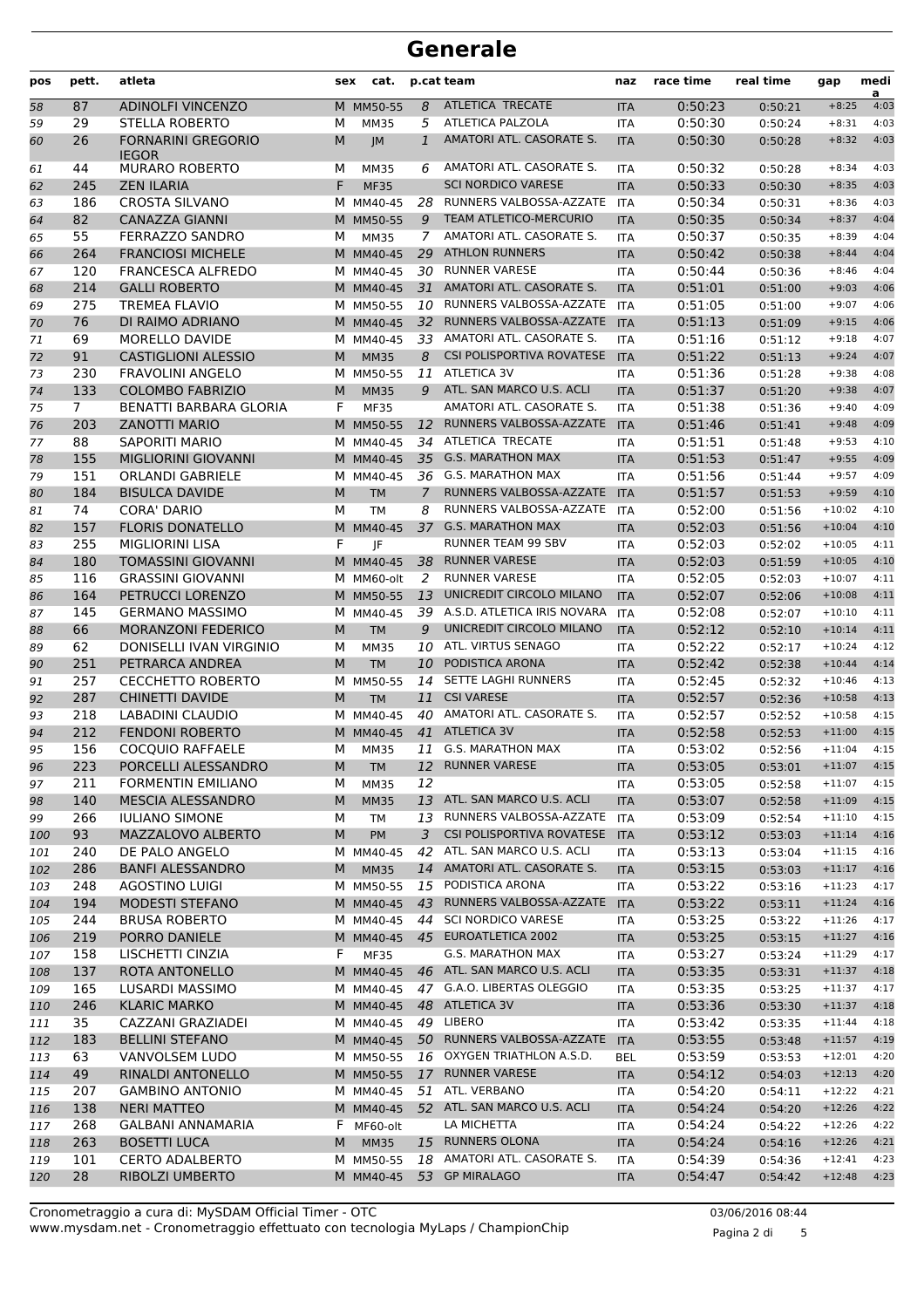| pos | pett. | atleta                      | sex | cat.        |                | p.cat team                          | naz        | race time | real time | gap      | medi<br>a |
|-----|-------|-----------------------------|-----|-------------|----------------|-------------------------------------|------------|-----------|-----------|----------|-----------|
| 121 | 57    | <b>BORDONI MASSIMILIANO</b> |     | M MM40-45   | 54             | AMATORI ATL. CASORATE S.            | <b>ITA</b> | 0:54:53   | 0:54:50   | $+12:55$ | 4:24      |
| 122 | 17    | <b>ESPOSTO ANGELO</b>       |     | M MM50-55   |                | 19 AMATORI ATL. CASORATE S.         | <b>ITA</b> | 0:54:54   | 0:54:51   | $+12:56$ | 4:24      |
| 123 | 225   | <b>FERRARIO MATTEO</b>      |     | M MM40-45   | 55             | <b>RUNNER VARESE</b>                | <b>ITA</b> | 0:54:58   | 0:54:44   | $+12:59$ | 4:24      |
| 124 | 252   | <b>BOSSI MARCO</b>          |     | M MM40-45   |                | 56 ATLETICA 3V                      | <b>ITA</b> | 0:54:59   | 0:54:42   | $+13:01$ | 4:24      |
| 125 | 112   | <b>CROCE GABRIELE</b>       |     | M MM40-45   |                | 57 RUNNER VARESE                    | <b>ITA</b> | 0:55:00   | 0:54:51   | $+13:01$ | 4:24      |
| 126 | 110   | <b>LORENZINI LUCA</b>       |     | M MM40-45   | 58             | <b>RUNNER VARESE</b>                | <b>ITA</b> | 0:55:00   | 0:54:50   | $+13:02$ | 4:24      |
| 127 | 259   | <b>VECCHIATTINI LUCA</b>    |     | M MM50-55   |                | 20 ATL. MALNATE                     | <b>ITA</b> | 0:55:00   | 0:54:57   | $+13:02$ | 4:25      |
| 128 | 253   | <b>FEROLDI LUIGI</b>        |     | M MM40-45   | 59             | RUNNERS VALBOSSA-AZZATE             | <b>ITA</b> | 0:55:01   | 0:54:51   | $+13:03$ | 4:24      |
| 129 | 168   | <b>VARALLI MIRKO</b>        | M   | <b>MM35</b> | 16             | <b>LIBERO</b>                       | <b>ITA</b> | 0:55:04   | 0:54:45   | $+13:06$ | 4:24      |
| 130 | 270   | <b>GHIRINGHELLI CORRADO</b> |     | M MM40-45   | 60             | AMATORI ATL. CASORATE S.            | <b>ITA</b> | 0:55:05   | 0:54:53   | $+13:07$ | 4:24      |
| 131 | 33    | NOGAROTTO ALESSANDRO        | M   | <b>MM35</b> | 17             | AMATORI ATL. CASORATE S.            | <b>ITA</b> | 0:55:06   | 0:54:59   | $+13:07$ | 4:25      |
| 132 | 40    | CRIVELLARO GIANFRANCO       |     | M MM50-55   | 21             | AMATORI ATL. CASORATE S.            | <b>ITA</b> | 0:55:09   | 0:54:59   | $+13:11$ | 4:25      |
| 133 | 258   | <b>MERLI LORENZO</b>        |     | M MM50-55   |                | 22 SETTE LAGHI RUNNERS              | <b>ITA</b> | 0:55:34   | 0:55:21   | $+13:36$ | 4:27      |
| 134 | 98    | <b>FOSSA EMANUELA</b>       | F   | MF40-45     | 1              | AMATORI ATL. CASORATE S.            | <b>ITA</b> | 0:55:34   | 0:55:25   | $+13:36$ | 4:27      |
| 135 | 134   | <b>DEL CARLO SONIA</b>      | F   | <b>MF35</b> | $\mathbf{1}$   | ATLETICA 85 FAENZA                  | <b>ITA</b> | 0:55:35   | 0:55:17   | $+13:36$ | 4:26      |
| 136 | 188   | DE LUCA ANGELO              |     | M MM40-45   | 61             | RUNNERS VALBOSSA-AZZATE             | <b>ITA</b> | 0:55:44   | 0:55:36   | $+13:46$ | 4:28      |
| 137 | 198   | <b>SECCO GIUSEPPE</b>       |     | M MM50-55   | 23             | RUNNERS VALBOSSA-AZZATE             | <b>ITA</b> | 0:55:55   | 0:55:41   | $+13:57$ | 4:28      |
| 138 | 176   | <b>BRUNO MANUELA</b>        | F   | MF40-45     | 2              | ATL. VERBANO                        | <b>ITA</b> | 0:55:58   | 0:55:45   | $+14:00$ | 4:29      |
| 139 | 193   | <b>GRISOTTO RITA</b>        | F.  | MF50-55     | $\mathbf{1}$   | RUNNERS VALBOSSA-AZZATE             | <b>ITA</b> | 0:56:02   | 0:55:58   | $+14:03$ | 4:30      |
| 140 | 205   | <b>BADANAI ANDREA</b>       | м   | MM35        | 18             | <b>RUNNER VARESE</b>                | <b>ITA</b> | 0:56:06   | 0:55:56   | $+14:07$ | 4:29      |
| 141 | 68    | <b>BARBIERO ELIO</b>        |     | M MM60-olt  | 3              | AMATORI ATL. CASORATE S.            | <b>ITA</b> | 0:56:07   | 0:55:54   | $+14:09$ | 4:29      |
| 142 | 100   | <b>MARGAROLI EDOARDO</b>    | м   | <b>MM35</b> | 19             | AMATORI ATL. CASORATE S.            | <b>ITA</b> | 0:56:09   | 0:55:58   | $+14:10$ | 4:30      |
| 143 | 52    | LO CANE SIMONA              | F.  | MF40-45     | 3              | AMATORI ATL. CASORATE S.            | <b>ITA</b> | 0:56:11   | 0:56:00   | $+14:13$ | 4:30      |
| 144 | 124   | <b>GAMBERTOGLIO</b>         |     | M MM40-45   | 62             | P&C PODISMOECAZZEGGIO               | <b>ITA</b> | 0:56:14   | 0:55:56   | $+14:16$ | 4:29      |
|     |       | ALESSANDRO                  |     |             |                |                                     |            |           |           |          |           |
| 145 | 84    | <b>GAMBINO MARZIO</b>       |     | M MM40-45   | 63             | <b>TEAM ATLETICO-MERCURIO</b>       | <b>ITA</b> | 0:56:15   | 0:55:58   | $+14:17$ | 4:30      |
| 146 | 202   | ULIVI ALBERTO               |     | M MM40-45   | 64             | RUNNERS VALBOSSA-AZZATE             | <b>ITA</b> | 0:56:16   | 0:56:08   | $+14:18$ | 4:30      |
| 147 | 56    | <b>BIELLI IVANO</b>         |     | M MM50-55   | 24             | AMATORI ATL. CASORATE S.            | <b>ITA</b> | 0:56:22   | 0:56:13   | $+14:23$ | 4:31      |
| 148 | 12    | <b>BREBBIA MATTEO</b>       | М   | <b>SM</b>   | 1              | ATL. LECCO-COLOMBO                  | <b>ITA</b> | 0:56:24   | 0:56:03   | $+14:26$ | 4:30      |
| 149 | 234   | <b>BASILE MASSIMILIANO</b>  | M   | <b>SM</b>   | 2              | N.ATL. FANFULLA LODIGIANA           | <b>ITA</b> | 0:56:29   | 0:56:25   | $+14:31$ | 4:32      |
| 150 | 154   | <b>ALZATI CLAUDIO</b>       |     | M MM60-olt  | 4              | <b>G.S. MARATHON MAX</b>            | <b>ITA</b> | 0:56:30   | 0:56:22   | $+14:32$ | 4:32      |
| 151 | 150   | <b>BRUZZESE NADIA</b>       | F.  | MF40-45     | $\overline{4}$ | <b>G.S. MARATHON MAX</b>            | <b>ITA</b> | 0:56:34   | 0:56:25   | $+14:36$ | 4:32      |
| 152 | 83    | <b>CAGLIERO LUCA</b>        |     | M MM40-45   |                | 65 TEAM ATLETICO-MERCURIO           | <b>ITA</b> | 0:56:37   | 0:56:20   | $+14:39$ | 4:31      |
| 153 | 199   | <b>SECCO LUIGI</b>          |     | M MM50-55   | 25             | RUNNERS VALBOSSA-AZZATE             | <b>ITA</b> | 0:56:38   | 0:56:22   | $+14:40$ | 4:32      |
| 154 | 189   | DE MIERI ANGELO             |     | M MM50-55   | 26             | RUNNERS VALBOSSA-AZZATE             | <b>ITA</b> | 0:56:39   | 0:56:27   | $+14:41$ | 4:32      |
| 155 | 39    | <b>BIASIO ALESSIO</b>       | M   | <b>TM</b>   | 14             | AMATORI ATL. CASORATE S.            | <b>ITA</b> | 0:56:41   | 0:56:34   | $+14:42$ | 4:32      |
| 156 | 37    | CAMMARATA ADRIANO           |     | M MM40-45   |                | 66 C.S.I. VARESE PSV                | <b>ITA</b> | 0:56:41   | 0:56:34   | $+14:43$ | 4:33      |
| 157 | 288   | <b>CERONI GIOVANNI</b>      |     | M MM40-45   |                | 67 ATLETICA 3V                      | <b>ITA</b> | 0:56:48   | 0:56:32   | $+14:49$ | 4:32      |
| 158 | 64    | <b>MAGLIARISI MARCO</b>     | м   | <b>MM35</b> |                | 20 POL. NOVATE                      | <b>ITA</b> | 0:56:49   | 0:56:44   | $+14:51$ | 4:33      |
| 159 | 75    | PILOTTI CLAUDIO             |     |             |                | M MM40-45 68 VA563 RUNNERS VALBOSSA | <b>ITA</b> | 0:56:51   | 0:56:38   | $+14:53$ | 4:33      |
| 160 | 224   | <b>ORIZIO RAFFAELE</b>      |     | M MM50-55   |                | 27 RUNNER VARESE                    | <b>ITA</b> | 0:56:55   | 0:56:42   | $+14:57$ | 4:33      |
| 161 | 122   | <b>FORASACCO VALTER</b>     |     | M MM40-45   | 69             | P&C PODISMOECAZZEGGIO               | <b>ITA</b> | 0:56:59   | 0:56:44   | $+15:01$ | 4:33      |
| 162 | 94    | RAVELLI FELICE              |     | M MM60-olt  | 5              | <b>RUNNER VARESE</b>                | <b>ITA</b> | 0:57:10   | 0:56:56   | $+15:12$ | 4:34      |
| 163 | 121   | <b>BARBAGALLO DIEGO</b>     |     | M MM40-45   | 70             | <b>RUNNER VARESE</b>                | <b>ITA</b> | 0:57:27   | 0:57:15   | $+15:29$ | 4:36      |
| 164 | 65    | <b>GIUDICI FABIO</b>        |     | M MM50-55   |                | 28 LIBERO                           | <b>ITA</b> | 0:57:35   | 0:57:19   | $+15:37$ | 4:36      |
| 165 | 89    | <b>RECH LUCIANO</b>         |     | M MM50-55   |                | 29 G.A.M. WHIRLPOOL                 | <b>ITA</b> | 0:57:46   | 0:57:41   | $+15:48$ | 4:38      |
| 166 | 279   | ROSSI CARLO                 |     | M MM40-45   | 71             | RUNNERS VALBOSSA-AZZATE             | <b>ITA</b> | 0:57:53   | 0:57:35   | $+15:55$ | 4:37      |
| 167 | 104   | DE BERNARDI ALBERTO         |     | M MM40-45   |                | 72 ATL. SAN MARCO U.S. ACLI         | <b>ITA</b> | 0:57:55   | 0:57:49   | $+15:57$ | 4:39      |
| 168 | 78    | DE PAOLI ELISA              | F   | <b>TF</b>   | 1              | LIBERO                              | <b>ITA</b> | 0:57:56   | 0:57:37   | $+15:58$ | 4:38      |
| 169 | 70    | RAGNETTI ROBERTA            |     | F MF40-45   | 5              | A.S.D. RUN & TRAVEL                 | <b>ITA</b> | 0:57:58   | 0:57:45   | $+16:00$ | 4:38      |
| 170 | 41    | <b>MOROSI ANDREA</b>        |     | M MM40-45   |                | 73 AMATORI ATL. CASORATE S.         | <b>ITA</b> | 0:58:01   | 0:57:47   | $+16:02$ | 4:38      |
| 171 | 79    | <b>RE SILVESTRO</b>         |     | M MM50-55   |                | 30 AMATORI ATL. CASORATE S.         | <b>ITA</b> | 0:58:01   | 0:57:55   | $+16:02$ | 4:39      |
| 172 | 201   | <b>TOLETTI ALBERTO</b>      |     | M MM50-55   | 31             | RUNNERS VALBOSSA-AZZATE             | <b>ITA</b> | 0:58:13   | 0:57:57   | $+16:15$ | 4:39      |
| 173 | 141   | <b>AVRINI ANTONIO</b>       |     | M MM50-55   |                | 32 INDIVIDUALE                      | <b>ITA</b> | 0:58:18   | 0:58:07   | $+16:20$ | 4:40      |
| 174 | 136   | <b>TEGON GIULIANO</b>       |     | M MM40-45   |                | 74 ATL. SAN MARCO U.S. ACLI         | ITA        | 0:58:27   | 0:58:23   | $+16:29$ | 4:41      |
| 175 | 132   | <b>MARINO ANTONIO</b>       |     | M MM60-olt  | 6              | ATL. SAN MARCO U.S. ACLI            | <b>ITA</b> | 0:58:41   | 0:58:31   | $+16:43$ | 4:42      |
| 176 | 191   | <b>FRANCESCHET LUCA</b>     |     | M MM40-45   |                | 75 RUNNERS VALBOSSA-AZZATE ITA      |            | 0:58:42   | 0:58:25   | $+16:43$ | 4:41      |
| 177 | 243   | <b>RIMOLDI MAURO</b>        |     | M MM50-55   |                | 33 TOMMY SPORT- LA VALLE DEL        | <b>ITA</b> | 0:58:50   | 0:58:42   | $+16:52$ | 4:43      |
| 178 | 42    | <b>MILANI SIMONA</b>        |     | F MF40-45   | 6              | AMATORI ATL. CASORATE S.            | ITA        | 0:58:52   | 0:58:41   | $+16:53$ | 4:43      |
| 179 | 20    | <b>MONTI STEFANO</b>        |     | M MM40-45   |                | 76 AMATORI ATL. CASORATE S.         | <b>ITA</b> | 0:58:55   | 0:58:49   | $+16:56$ | 4:43      |
| 180 | 113   | <b>SIMONE FABIO</b>         |     | M MM40-45   |                | 77 RUNNER VARESE                    | <b>ITA</b> | 0:58:56   | 0:58:47   | $+16:57$ | 4:43      |
| 181 | 284   | <b>FRANGI BARBARA</b>       |     | F MF40-45   | $\overline{7}$ | U.POL. GAVIRATE                     | <b>ITA</b> | 0:58:59   | 0:58:40   | $+17:01$ | 4:43      |
| 182 | 125   | <b>ZORZAN ANDREA</b>        | м   | MM35        |                | 21 P&C PODISMOECAZZEGGIO            | <b>ITA</b> | 0:59:14   | 0:59:07   | $+17:16$ | 4:45      |
| 183 | 229   | <b>MALACRIDA GABRIO</b>     |     | M MM60-olt  | $7^{\circ}$    | PODISTICA MEZZANESE                 | <b>ITA</b> | 0:59:14   | 0:59:03   | $+17:16$ | 4:44      |

www.mysdam.net - Cronometraggio effettuato con tecnologia MyLaps / ChampionChip Cronometraggio a cura di: MySDAM Official Timer - OTC 03/06/2016 08:44

Pagina 3 di 5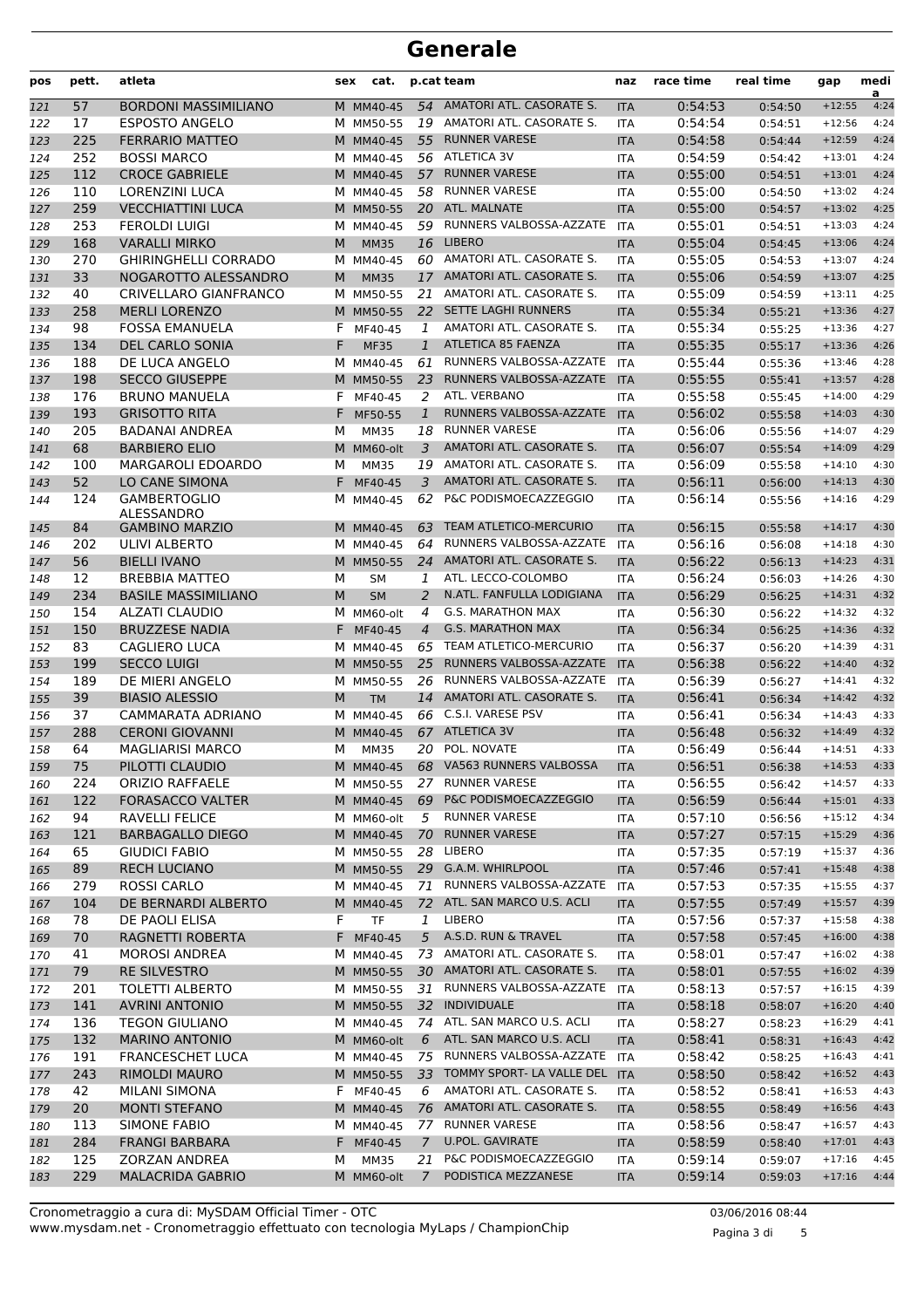| pos | pett. | atleta                           | sex | cat.        |    | p.cat team                     | naz        | race time | real time | gap      | medi<br>a |
|-----|-------|----------------------------------|-----|-------------|----|--------------------------------|------------|-----------|-----------|----------|-----------|
| 184 | 289   | <b>SANESE GABRIELE</b>           |     | M MM40-45   |    | 78 ATLETICA 3V                 | <b>ITA</b> | 0:59:16   | 0:59:02   | $+17:18$ | 4:44      |
| 185 | 135   | <b>FOSSA STEFANIA</b>            | F.  | MF40-45     | 8  | AMATORI ATL. CASORATE S.       | <b>ITA</b> | 0:59:18   | 0:59:08   | $+17:20$ | 4:45      |
| 186 | 182   | <b>BACCO ANDREA</b>              |     | M MM40-45   | 79 | RUNNERS VALBOSSA-AZZATE        | <b>ITA</b> | 0:59:39   | 0:59:24   | $+17:41$ | 4:46      |
| 187 | 107   | <b>CALIARO ROSINA</b>            | F   | MF50-55     | 2  | <b>RUNNER VARESE</b>           | <b>ITA</b> | 0:59:42   | 0:59:31   | $+17:43$ | 4:47      |
| 188 | 18    | <b>ROSSI SIMONETTA</b>           | F.  | MF40-45     | 9  | ATL. SAN MARCO U.S. ACLI       | <b>ITA</b> | 0:59:48   | 0:59:31   | $+17:50$ | 4:47      |
| 189 | 143   | CARDINALI MAURO                  |     | M MM40-45   |    | 80 A.S.D. GRAVELLONA VCO       | <b>ITA</b> | 0:59:49   | 0:59:44   | $+17:51$ | 4:48      |
| 190 | 220   | <b>FANTONI UGO</b>               |     | M MM50-55   | 34 | SETTE LAGHI RUNNERS            | <b>ITA</b> | 0:59:51   | 0:59:39   | $+17:53$ | 4:47      |
| 191 | 179   | <b>JACHIA FRANCESCA</b>          | F.  | MF40-45     |    | 10 RUNNER VARESE               | <b>ITA</b> | 1:00:00   | 0:59:41   | $+18:01$ | 4:48      |
| 192 | 73    | PETRICCIOLLA SALVATORE           |     | M MM40-45   | 81 | VA263 G.A.M. WHIRLPOOL         | <b>ITA</b> | 1:00:02   | 0:59:46   | $+18:04$ | 4:48      |
| 193 | 242   | <b>GRISOTTO MONICA</b>           | F   | MF40-45     | 11 | RUNNERS VALBOSSA-AZZATE        | <b>ITA</b> | 1:00:05   | 0:59:53   | $+18:07$ | 4:48      |
| 194 | 238   | <b>CENTOFANTE FRANCA</b>         | F   | MF50-55     | 3  | ATL. VERBANO                   | <b>ITA</b> | 1:00:22   | 1:00:06   | $+18:24$ | 4:50      |
| 195 | 108   | <b>BRUSA EMANUELA</b>            | F   | MF40-45     | 12 | <b>RUNNER VARESE</b>           | <b>ITA</b> | 1:00:28   | 1:00:13   | $+18:30$ | 4:50      |
| 196 | 161   | PEGORARO STEFANO                 |     | M MM40-45   | 82 | AMATORI ATL. CASORATE S.       | <b>ITA</b> | 1:00:35   | 1:00:25   | $+18:37$ | 4:51      |
| 197 | 60    | <b>QUINTI MARCO</b>              |     | M MM40-45   | 83 | <b>RUNNING SARONNO</b>         | <b>ITA</b> | 1:01:00   | 1:00:53   | $+19:02$ | 4:53      |
| 198 | 114   | <b>VEZZINI LUCA</b>              |     | M MM40-45   | 84 | <b>RUNNER VARESE</b>           | <b>ITA</b> | 1:01:00   | 1:00:53   | $+19:02$ | 4:53      |
| 199 | 239   | <b>CONCHEDDA PIERLUIGI</b>       |     | M MM50-55   | 35 | ATL. VERBANO                   | <b>ITA</b> | 1:01:07   | 1:00:51   | $+19:09$ | 4:53      |
| 200 | 34    | <b>ARUANNO CARLO</b>             |     | M MM40-45   | 85 | <b>RUNNING SARONNO</b>         | <b>ITA</b> | 1:01:09   | 1:01:00   | $+19:11$ | 4:54      |
| 201 | 192   | <b>GHIRINGHELLI PAOLA</b>        | F   | <b>MF35</b> | 2  | RUNNERS VALBOSSA-AZZATE        | <b>ITA</b> | 1:01:10   | 1:01:00   | $+19:12$ | 4:54      |
| 202 | 277   | <b>ZONI MICHELA</b>              | F.  | MF40-45     | 13 | TEAM 3 ESSE                    | <b>ITA</b> | 1:01:31   | 1:01:27   | $+19:32$ | 4:56      |
| 203 | 171   | <b>ACQUAVIVA DANIELE</b>         |     | M MM50-55   | 36 | <b>U.POL. GAVIRATE</b>         | <b>ITA</b> | 1:01:32   | 1:01:14   | $+19:34$ | 4:55      |
| 204 | 59    | <b>COMOGLIO LUCIA</b>            | F   | MF40-45     | 14 | <b>RUNNING SARONNO</b>         | <b>ITA</b> | 1:01:37   | 1:01:30   | $+19:39$ | 4:56      |
| 205 | 67    | <b>MABONI LORENA</b>             | F   | MF50-55     | 4  | AMATORI ATL. CASORATE S.       | <b>ITA</b> | 1:01:37   | 1:01:32   | $+19:39$ | 4:56      |
| 206 | 19    | <b>GALASSO LARA</b>              | F   | <b>MF35</b> | 3  | AMATORI ATL. CASORATE S.       | <b>ITA</b> | 1:01:44   | 1:01:33   | $+19:46$ | 4:57      |
| 207 | 123   | RONCHI VALENTINO                 |     | M MM40-45   | 86 | P&C PODISMOECAZZEGGIO          | <b>ITA</b> | 1:01:50   | 1:01:31   | $+19:51$ | 4:56      |
| 208 | 27    | <b>RIVA GABRIELLA</b>            | F   | MF40-45     | 15 | <b>U.POL. GAVIRATE</b>         | <b>ITA</b> | 1:01:51   | 1:01:34   | $+19:52$ | 4:57      |
| 209 | 250   | <b>VIZZARDI CINZIA</b>           | F   | MF40-45     | 16 | G.S. CASTELLANIA - GOZZANO ITA |            | 1:02:24   | 1:02:17   | $+20:26$ | 5:00      |
| 210 | 282   | <b>IONATA ANDREA</b>             | M   | <b>TM</b>   | 15 | <b>INDIVIDUALE</b>             | <b>ITA</b> | 1:02:46   | 1:02:29   | $+20:47$ | 5:01      |
| 211 | 187   | DE FILIPPIS MARINO               |     | M MM50-55   | 37 | RUNNERS VALBOSSA-AZZATE        | <b>ITA</b> | 1:03:03   | 1:02:54   | $+21:04$ | 5:03      |
| 212 | 278   | MESTRINER TIZIANO                |     | M MM50-55   | 38 | <b>U.POL. GAVIRATE</b>         | <b>ITA</b> | 1:03:08   | 1:02:51   | $+21:10$ | 5:03      |
| 213 | 216   | <b>GADDA MARIO</b>               |     | M MM50-55   |    | 39 ATLETICA INTESA             | <b>ITA</b> | 1:03:15   | 1:03:02   | $+21:16$ | 5:04      |
| 214 | 47    | <b>MALNATI GIUSEPPINA</b>        | F.  | MF40-45     | 17 | <b>RUNNER VARESE</b>           | <b>ITA</b> | 1:03:16   | 1:03:10   | $+21:18$ | 5:04      |
| 215 | 281   | <b>ZEGNA GIULIANA</b>            | F   | MF40-45     | 18 |                                | <b>ITA</b> | 1:03:18   | 1:03:01   | $+21:19$ | 5:04      |
| 216 | 172   | <b>GEROSA LUIGI</b>              |     | M MM40-45   | 87 | <b>U.POL. GAVIRATE</b>         | <b>ITA</b> | 1:03:22   | 1:03:04   | $+21:24$ | 5:04      |
| 217 | 142   | <b>TARTARI MARY</b>              | F   | MF60-olt    | 1  | RUNNERS VALBOSSA-AZZATE        | <b>ITA</b> | 1:03:34   | 1:03:23   | $+21:36$ | 5:05      |
| 218 | 231   | <b>RUDONI ALESSIO</b>            | M   | <b>TM</b>   | 16 | ASD PRO PATRIA ARC BUSTO       | <b>ITA</b> | 1:03:51   | 1:03:39   | $+21:53$ | 5:07      |
| 219 | 11    | <b>VICARIO MARCO</b>             |     | M MM40-45   | 88 | RUNNERS VALBOSSA-AZZATE        | <b>ITA</b> | 1:03:57   | 1:03:43   | $+21:59$ | 5:07      |
| 220 | 228   | <b>MARZIALI MASSIMO</b>          |     | M MM50-55   | 40 | <b>RUNNER VARESE</b>           | <b>ITA</b> | 1:04:03   | 1:03:43   | $+22:05$ | 5:07      |
| 221 | 21    | ZOCCARATO ALBERTO                |     | M MM60-olt  | 8  | AMATORI ATL. CASORATE S.       | <b>ITA</b> | 1:04:06   | 1:03:52   | $+22:08$ | 5:08      |
| 222 | 51    | <b>CAPORALI FEDERICA</b>         | F   | <b>MF35</b> | 4  | AMATORI ATL. CASORATE S.       | <b>ITA</b> | 1:04:10   | 1:04:00   | $+22:12$ | 5:08      |
| 223 | 131   | <b>TRAIETTA ENRICO</b>           |     | M MM40-45   |    | 89 ATL. SAN MARCO U.S. ACLI    | ITA        | 1:04:15   | 1:03:58   | $+22:17$ | 5:08      |
| 224 | 38    | <b>CAMMARATA LIETTA</b>          |     | F MF40-45   |    | 19 LIBERO                      | <b>ITA</b> | 1:04:16   | 1:03:59   | $+22:17$ | 5:08      |
| 225 | 235   | <b>CAPOROSSI SANDRO</b>          |     | M MM60-olt  | 9  | INDIVIDUALE                    | ITA        | 1:04:20   | 1:04:00   | $+22:22$ | 5:08      |
| 226 | 181   | <b>NICORA LUCIA</b>              |     | F MF40-45   |    | 20 RUNNER VARESE               | <b>ITA</b> | 1:04:23   | 1:04:03   | $+22:25$ | 5:09      |
| 227 | 128   | <b>CAVALIERI CARLO</b>           |     | M MM50-55   |    | 41 P&C PODISMOECAZZEGGIO       | ITA        | 1:04:24   | 1:04:16   | $+22:25$ | 5:10      |
| 228 | 197   | RODIGHIERO MAURO                 |     | M MM40-45   |    | 90 RUNNERS VALBOSSA-AZZATE     | <b>ITA</b> | 1:04:35   | 1:04:20   | $+22:37$ | 5:10      |
| 229 | 96    | TURCHI DENIS                     | М   | <b>MM35</b> | 22 | <b>CSI VARESE PSV</b>          | ITA        | 1:05:05   | 1:04:44   | $+23:06$ | 5:12      |
| 230 | 97    | <b>TRUMP EGLE</b>                | F.  | <b>TF</b>   | 2  | <b>CSI VARESE PSV</b>          | <b>ITA</b> | 1:05:05   | 1:04:45   | $+23:06$ | 5:12      |
| 231 | 129   | PIRALI ADAMO                     |     | M MM50-55   |    | 42 P&C PODISMOECAZZEGGIO       | ITA        | 1:05:15   | 1:05:03   | $+23:17$ | 5:13      |
| 232 | 247   | <b>FLAUTO ANTONELLA</b>          |     | F MF40-45   |    | 21 ATLETICA 3V                 | <b>ITA</b> | 1:05:21   | 1:05:03   | $+23:23$ | 5:13      |
| 233 | 167   | DI LONARDO WALTER                |     | M MM40-45   |    | 91 A.S.D. CIRCUITO RUNNING     | ITA        | 1:05:25   | 1:05:07   | $+23:26$ | 5:14      |
| 234 | 241   | <b>GAIANI SERGIO</b>             |     | M MM50-55   |    | 43 RUNNER VARESE               | <b>ITA</b> | 1:05:27   | 1:05:21   | $+23:28$ | 5:15      |
| 235 | 23    | <b>D'ANTONIO GIOVANNI</b>        |     | M MM40-45   |    | 92 ATLETICA PALZOLA            | ITA        | 1:05:27   | 1:05:07   | $+23:29$ | 5:14      |
| 236 | 106   | <b>CASTIGLIONI PAOLA</b>         |     | F MF50-55   | 5  | <b>RUNNER VARESE</b>           | <b>ITA</b> | 1:05:43   | 1:05:23   | $+23:45$ | 5:15      |
| 237 | 102   | PISTACCHI EMANUELA               | F   | <b>MF35</b> | 5  | EUROATLETICA 2002              | ITA        | 1:05:49   | 1:05:42   | $+23:51$ | 5:17      |
| 238 | 147   | <b>FORMENTI GAIA</b>             | F   | <b>MF35</b> | 6  | AMATORI ATL. CASORATE S.       | <b>ITA</b> | 1:06:10   | 1:05:54   | $+24:12$ | 5:18      |
| 239 | 285   | <b>TAPELLA EMANUELE</b>          |     | M MM40-45   |    | 93 U.POL. GAVIRATE             | ITA        | 1:06:22   | 1:06:03   | $+24:24$ | 5:18      |
| 240 | 206   | <b>BERTULETTI CRISTINA</b>       |     | F MF40-45   |    | 22 GS FUNTOS BIKE              | <b>ITA</b> | 1:06:22   | 1:06:10   | $+24:24$ | 5:19      |
| 241 | 173   | <b>CLERICI ROBERTO</b>           |     | M MM50-55   | 44 | U.POL. GAVIRATE                | ITA        | 1:06:22   | 1:06:03   | $+24:24$ | 5:18      |
| 242 | 99    | PARRAVICINI MONICA               |     | F MF40-45   | 23 | AMATORI ATL. CASORATE S.       | <b>ITA</b> | 1:06:32   | 1:06:21   | $+24:34$ | 5:20      |
| 243 | 77    | <b>BAZZO ELISABETTA</b>          |     | F MF40-45   |    | 24 RUNNING SARONNO             | ITA        | 1:06:37   | 1:06:30   | $+24:39$ | 5:20      |
| 244 | 262   | <b>MARILENA</b><br>VIZZARDI SARA | F.  | <b>TF</b>   | 3  | G.S. CASTELLANIA - GOZZANO ITA |            | 1:06:51   | 1:06:43   | $+24:52$ | 5:22      |
| 245 | 36    | <b>BAZZICA CAROLA</b>            |     | F MF40-45   |    | 25 ATLETICA 3V                 | ITA        | 1:06:52   | 1:06:34   | $+24:53$ | 5:21      |
| 246 | 160   | <b>MILONE FABIO</b>              | M   | <b>MM35</b> |    | 23 G.S. MARATHON MAX           | <b>ITA</b> | 1:06:52   | 1:06:40   | $+24:54$ | 5:21      |
|     |       |                                  |     |             |    |                                |            |           |           |          |           |

www.mysdam.net - Cronometraggio effettuato con tecnologia MyLaps / ChampionChip Cronometraggio a cura di: MySDAM Official Timer - OTC 03/06/2016 08:44

Pagina 4 di 5